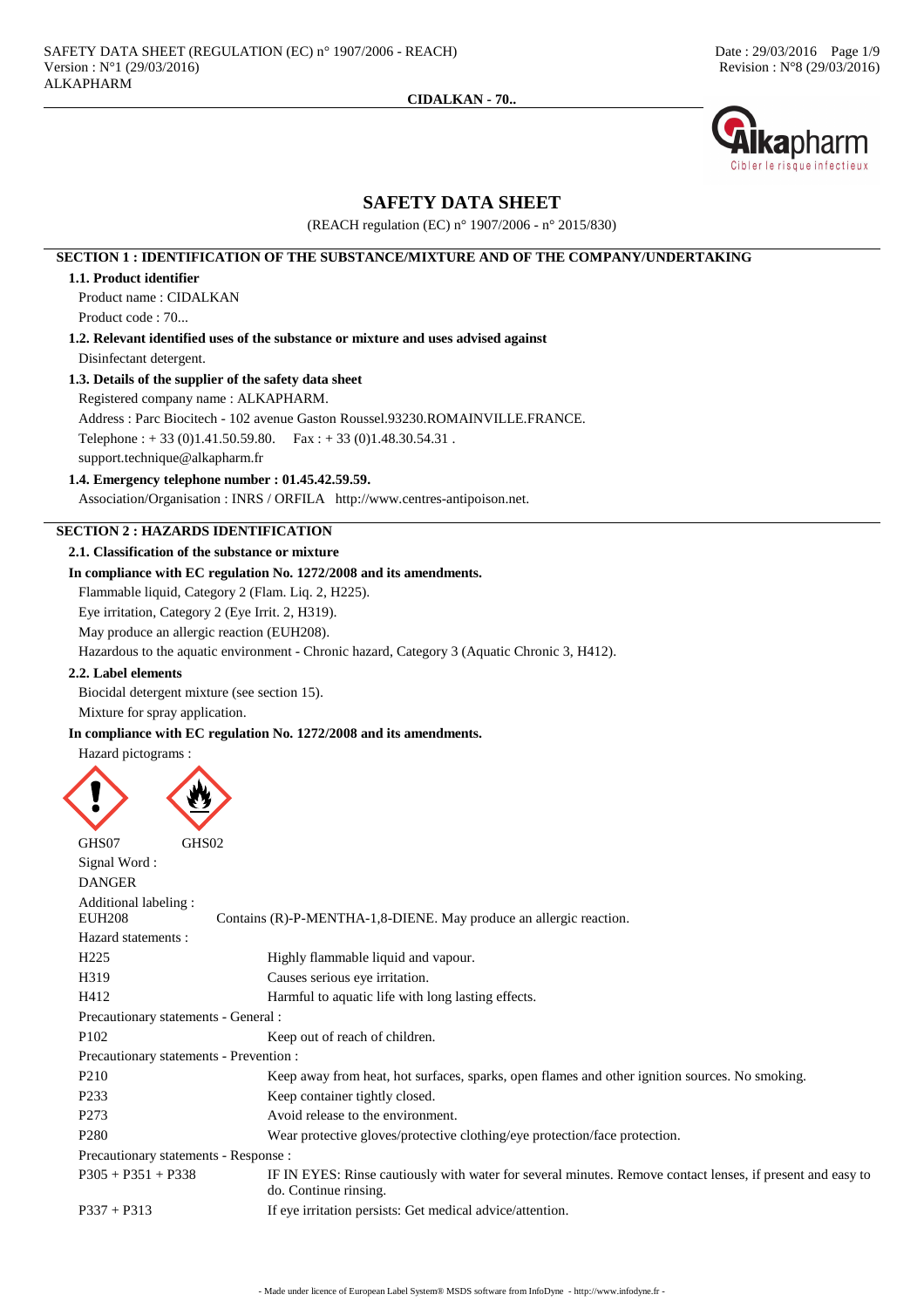Precautionary statements - Storage :

P403 + P235 Store in a well-ventilated place. Keep cool.

Precautionary statements - Disposal :

P501 Dispose of contents/container as hazardous waste.

#### **2.3. Other hazards**

The mixture does not contain substances classified as 'Substances of Very High Concern' (SVHC)  $>0.1\%$  published by the European CHemicals Agency (ECHA) under article 57 of REACH: http://echa.europa.eu/fr/candidate-list-table

The mixture satisfies neither the PBT nor the vPvB criteria for mixtures in accordance with annexe XIII of the REACH regulations EC 1907/2006.

#### **SECTION 3 : COMPOSITION/INFORMATION ON INGREDIENTS**

# **3.2. Mixtures**

**Composition :**

| Identification                  | (EC) 1272/2008             | <b>Note</b> | $\%$                |
|---------------------------------|----------------------------|-------------|---------------------|
| INDEX: 603-002-00-5             | GHS02                      | $[1]$       | $50 \le x \% < 100$ |
| CAS: 64-17-5                    | Dgr                        |             |                     |
| EC: $200-578-6$                 | Flam. Liq. 2, H225         |             |                     |
| REACH: 01-2119457610-43         |                            |             |                     |
|                                 |                            |             |                     |
| ETHANOL                         |                            |             |                     |
| CAS: 2372-82-9                  | GHS06, GHS05, GHS09, GHS08 |             | $0 \le x \% < 2.5$  |
| EC: 219-145-8                   | Dgr                        |             |                     |
| REACH: 01-2119980592-29         | Acute Tox. 3, H301         |             |                     |
|                                 | Skin Corr. 1B, H314        |             |                     |
| N,N(3-AMINOPROPYL) DODECYLAMINE | <b>STOT RE 2, H373</b>     |             |                     |
|                                 | Aquatic Acute 1, H400      |             |                     |
|                                 | $M$ Acute = 1              |             |                     |
|                                 | Aquatic Chronic 1, H410    |             |                     |
|                                 | $M$ Chronic = 1            |             |                     |
| INDEX: 601-029-00-7             | GHS02, GHS07, GHS09        |             | $0 \le x \% < 2.5$  |
| CAS: 5989-27-5                  | Wng                        |             |                     |
| EC: 227-813-5                   | Flam. Liq. 3, H226         |             |                     |
|                                 | Skin Irrit. 2, H315        |             |                     |
| (R)-P-MENTHA-1,8-DIENE          | Skin Sens. 1, H317         |             |                     |
|                                 | Aquatic Acute 1, H400      |             |                     |
|                                 | $M$ Acute = 1              |             |                     |
|                                 | Aquatic Chronic 1, H410    |             |                     |
|                                 | $M$ Chronic = 1            |             |                     |

#### **Information on ingredients :**

[1] Substance for which maximum workplace exposure limits are available.

# **SECTION 4 : FIRST AID MEASURES**

As a general rule, in case of doubt or if symptoms persist, always call a doctor.

NEVER induce swallowing by an unconscious person.

# **4.1. Description of first aid measures**

#### **In the event of exposure by inhalation :**

In the event of an allergic reaction, seek medical attention.

#### **In the event of splashes or contact with eyes :**

Wash thoroughly with fresh, clean water for 15 minutes holding the eyelids open.

If there is any redness, pain or visual impairment, consult an ophthalmologist.

# **In the event of splashes or contact with skin :**

In the event of an allergic reaction, seek medical attention.

## **In the event of swallowing :**

In the event of swallowing, if the quantity is small (no more than one mouthful), rinse the mouth with water and consult a doctor. Keep the person exposed at rest. Do not force vomiting.

Seek medical attention, showing the label.

If swallowed accidentally, call a doctor to ascertain whether observation and hospital care will be necessary. Show the label.

## **4.2. Most important symptoms and effects, both acute and delayed**

No data available.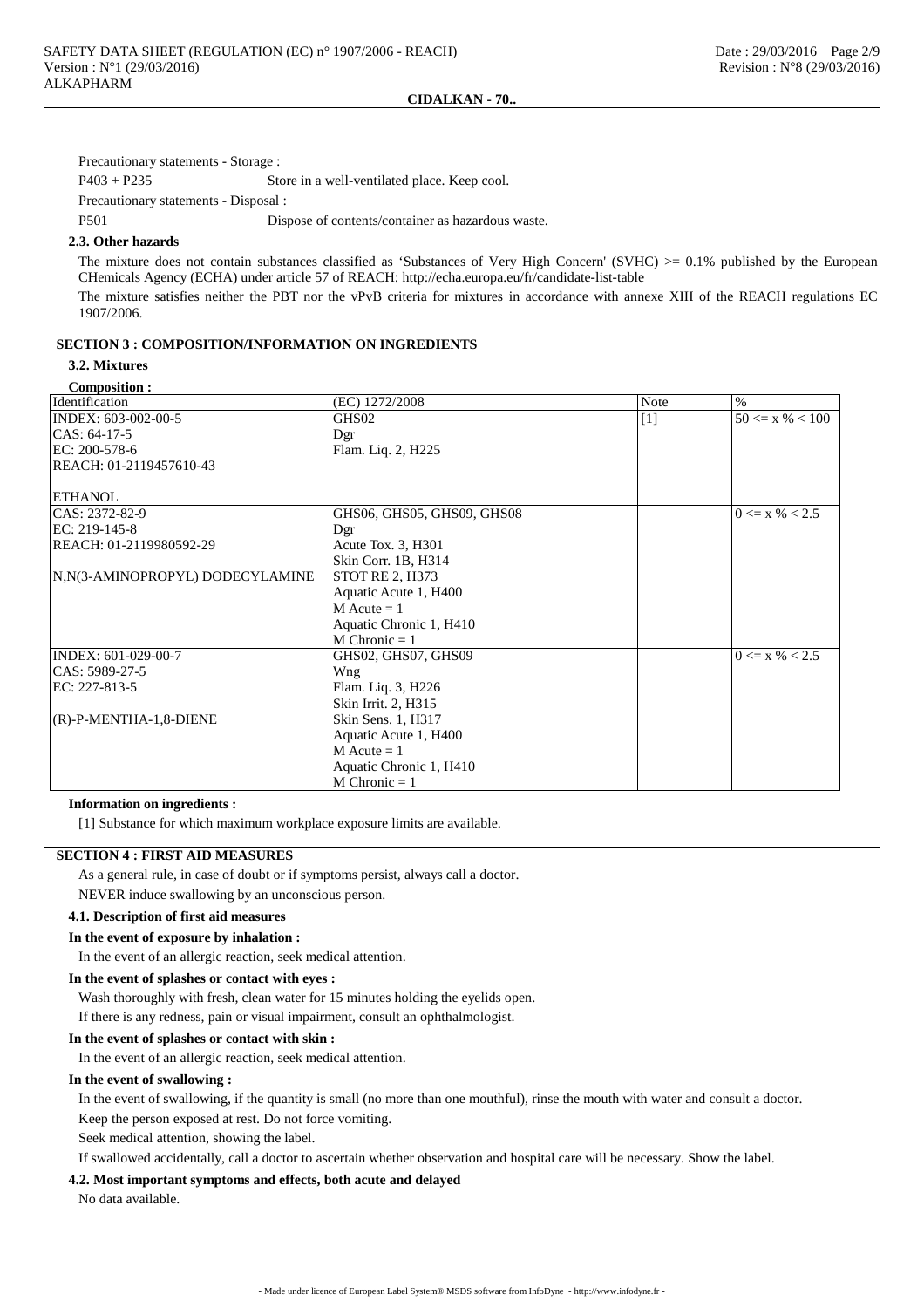# **4.3. Indication of any immediate medical attention and special treatment needed**

No data available.

# **SECTION 5 : FIREFIGHTING MEASURES**

#### Flammable.

Chemical powders, carbon dioxide and other extinguishing gas are suitable for small fires.

## **5.1. Extinguishing media**

Keep packages near the fire cool, to prevent pressurised containers from bursting.

# **Suitable methods of extinction**

- In the event of a fire, use :
- sprayed water or water mist
- water with AFFF (Aqueous Film Forming Foam) additive
- halon
- foam
- multipurpose ABC powder
- BC powder
- carbon dioxide (CO2)

Prevent the effluent of fire-fighting measures from entering drains or waterways.

## **Unsuitable methods of extinction**

In the event of a fire, do not use :

- water jet

# **5.2. Special hazards arising from the substance or mixture**

A fire will often produce a thick black smoke. Exposure to decomposition products may be hazardous to health.

Do not breathe in smoke.

In the event of a fire, the following may be formed :

- carbon monoxide (CO)

- carbon dioxide (CO2)

# **5.3. Advice for firefighters**

Fire-fighting personnel are to be equipped with autonomous insulating breathing apparatus.

# **SECTION 6 : ACCIDENTAL RELEASE MEASURES**

#### **6.1. Personal precautions, protective equipment and emergency procedures**

Consult the safety measures listed under headings 7 and 8.

# **For non first aid worker**

Because of the organic solvents contained in the mixture, eliminate sources of ignition and ventilate the area.

Avoid any contact with the skin and eyes.

# **For first aid worker**

First aid workers will be equipped with suitable personal protective equipment (See section 8).

#### **6.2. Environmental precautions**

Contain and control the leaks or spills with non-combustible absorbent materials such as sand, earth, vermiculite, diatomaceous earth in drums for waste disposal.

Prevent any material from entering drains or waterways.

If the product contaminates waterways, rivers or drains, alert the relevant authorities in accordance with statutory procedures Use drums to dispose of collected waste in compliance with current regulations (see section 13).

#### **6.3. Methods and material for containment and cleaning up**

Clean preferably with a detergent, do not use solvents.

#### **6.4. Reference to other sections**

No data available.

# **SECTION 7 : HANDLING AND STORAGE**

Requirements relating to storage premises apply to all facilities where the mixture is handled.

#### **7.1. Precautions for safe handling**

Always wash hands after handling.

Remove and wash contaminated clothing before re-using.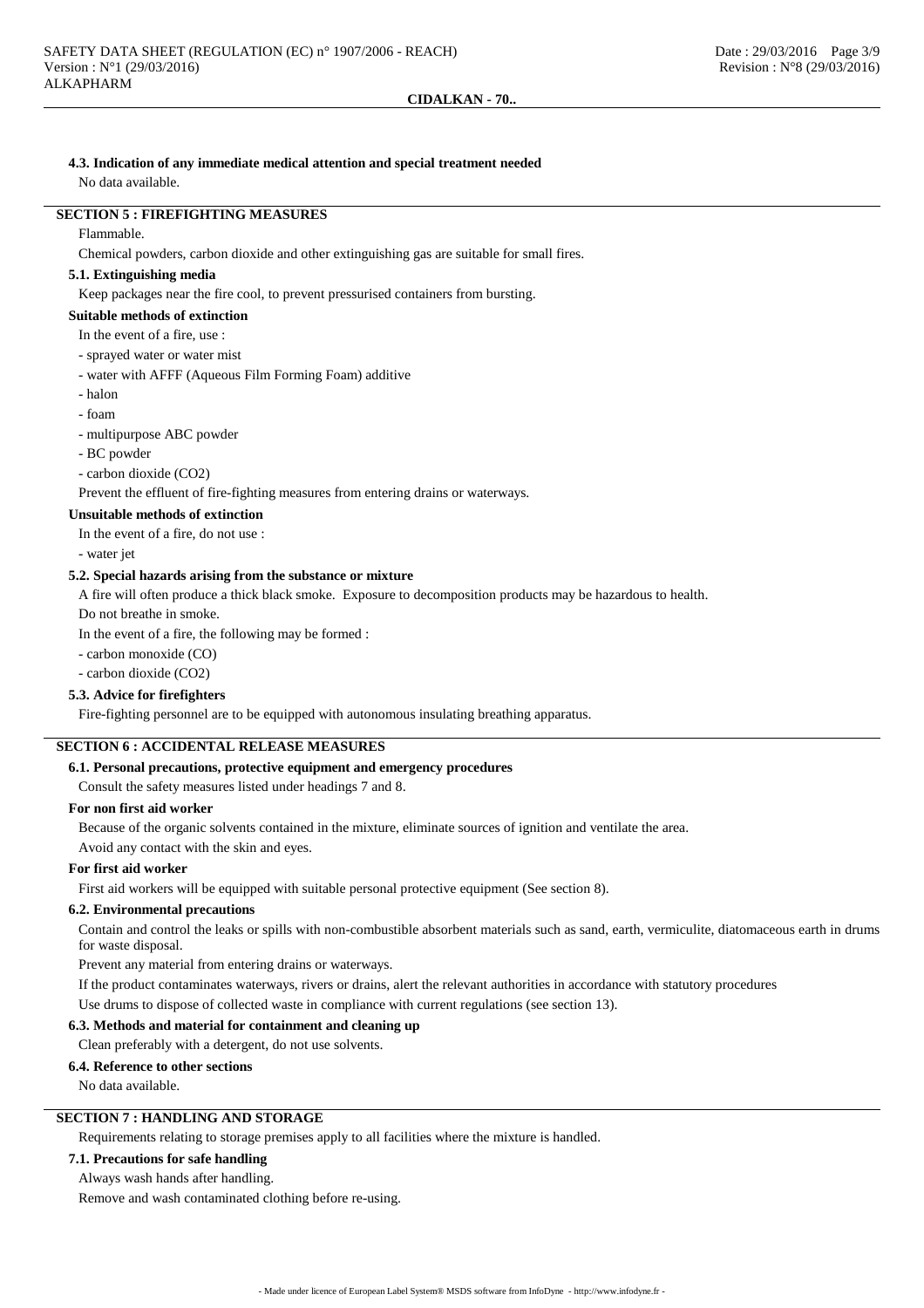Ensure that there is adequate ventilation, especially in confined areas.

Remove contaminated clothing and protective equipment before entering eating areas.

#### **Fire prevention :**

Handle in well-ventilated areas.

Vapours are heavier than air. They can spread along the ground and form mixtures that are explosive with air.

Prevent the formation of flammable or explosive concentrations in air and avoid vapor concentrations higher than the occupational exposure limits.

Prevent the accumulation of electrostatic charges with connections to earth.

The mixture can become electrostatically charged : always earth during decanting operations. Wear antistatic shoes and clothing and floors should be electrically conductive.

Use the mixture in premises free of naked flames or other sources of ignition and ensure that electrical equipment is suitably protected.

Keep packages tightly closed and away from sources of heat, sparks and naked flames.

Do not use tools which may produce sparks. Do not smoke.

Prevent access by unauthorised personnel.

# **Recommended equipment and procedures :**

For personal protection, see section 8.

Observe precautions stated on label and also industrial safety regulations.

Where the personnel must carry out work in a booth, whether for spraying or otherwise, the ventilation may be inadequate to control particles and solvent vapors in every case.

It is therefore recommended that personnel wear masks with a compressed air supply during spraying operations until the concentration of particles and solvent vapors has fallen below the exposure limits.

Avoid eye contact with this mixture.

Packages which have been opened must be reclosed carefully and stored in an upright position.

#### **Prohibited equipment and procedures :**

No smoking, eating or drinking in areas where the mixture is used.

Never open the packages under pressure.

## **7.2. Conditions for safe storage, including any incompatibilities**

No data available.

## **Storage**

Keep out of reach of children.

Keep the container tightly closed in a dry, well-ventilated place.

Keep away from all sources of ignition - do not smoke.

Keep well away from all sources of ignition, heat and direct sunlight.

Avoid accumulation of electrostatic charges.

The floor must be impermeable and form a collecting basin so that, in the event of an accidental spillage, the liquid cannot spread beyond this area.

## **Packaging**

Always keep in packaging made of an identical material to the original.

## **7.3. Specific end use(s)**

No data available.

# **SECTION 8 : EXPOSURE CONTROLS/PERSONAL PROTECTION**

# **8.1. Control parameters**

# **Occupational exposure limits :**

- ACGIH TLV (American Conference of Governmental Industrial Hygienists, Threshold Limit Values, 2010) :

| <b>CAS</b>                                                | TWA :       | STEL:                     | Ceiling: | Definition:          | Criteria: |         |
|-----------------------------------------------------------|-------------|---------------------------|----------|----------------------|-----------|---------|
| $64 - 17 - 5$                                             | $1000$ ppm  | $\overline{\phantom{a}}$  |          |                      |           |         |
| - Germany - AGW (BAuA - TRGS 900, 21/06/2010) :           |             |                           |          |                      |           |         |
| <b>CAS</b>                                                | VME:        | VME :                     | Excess   | <b>Notes</b>         |           |         |
| $64 - 17 - 5$                                             | $500$ ml/m3 | $960 \text{ mg/m}$        | 2(II)    | DFG. Y               |           |         |
| - France (INRS - ED984 : 2008) :                          |             |                           |          |                      |           |         |
| <b>CAS</b>                                                | $VME-ppm$ : | $VME-mg/m3$ : $VLE-ppm$ : |          | $VLE-mg/m3$ : Notes: |           | TMP No: |
| $64 - 17 - 5$                                             | 1000        | 1900                      | 5000     | 9500                 |           | 84      |
| - UK / WEL (Workplace exposure limits, EH40/2005, 2007) : |             |                           |          |                      |           |         |
| <b>CAS</b>                                                | TWA :       | STEL:                     | Ceiling: | Definition:          | Criteria: |         |
| $64 - 17 - 5$                                             | $1000$ ppm  | $\overline{\phantom{a}}$  |          |                      |           |         |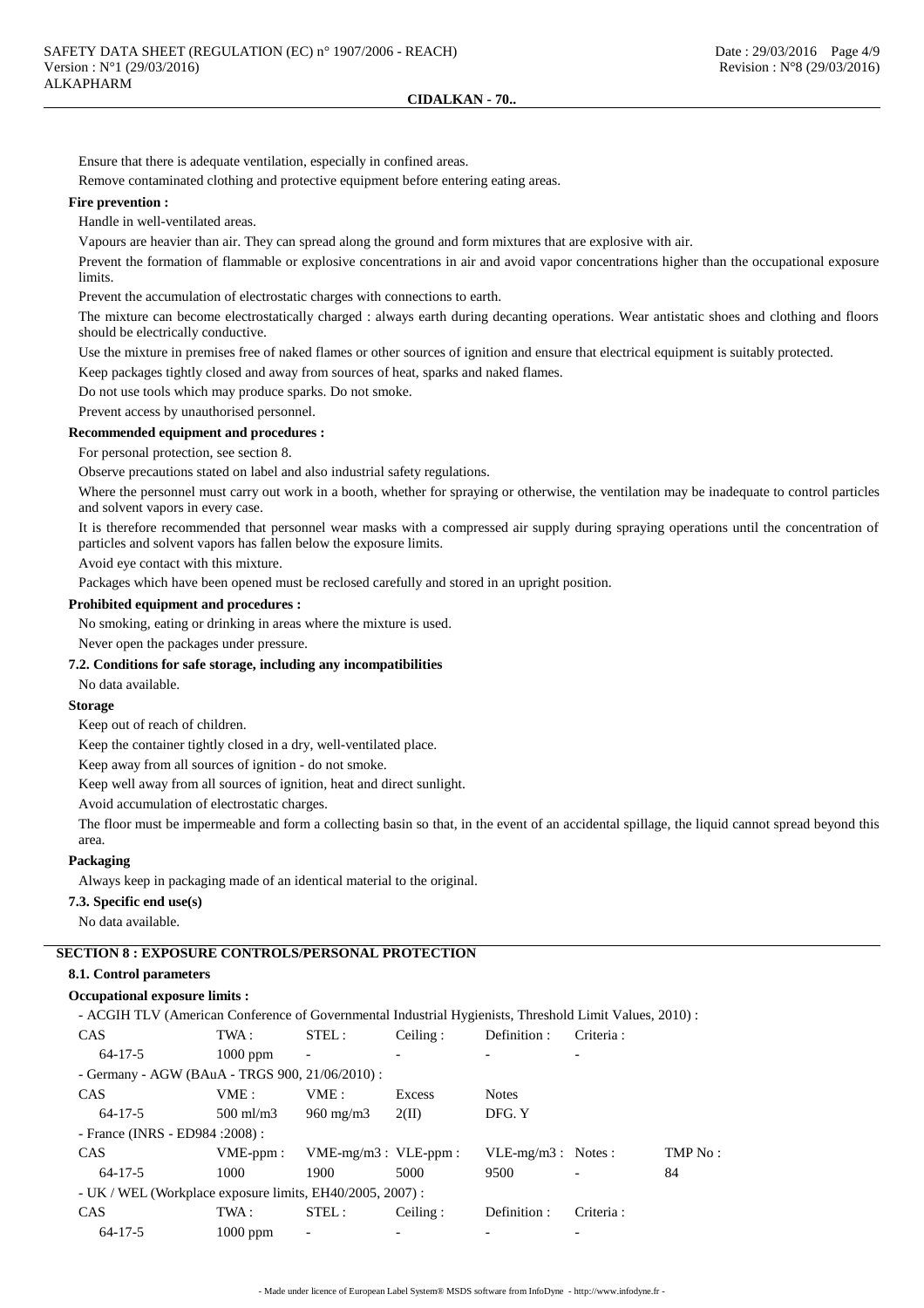#### **8.2. Exposure controls**

#### **Personal protection measures, such as personal protective equipment**

Use personal protective equipment that is clean and has been properly maintained.

Store personal protective equipment in a clean place, away from the work area.

Never eat, drink or smoke during use. Remove and wash contaminated clothing before re-using. Ensure that there is adequate ventilation, especially in confined areas.

# **- Eye / face protection**

Avoid contact with eyes.

Use eye protectors designed to protect against liquid splashes

Before handling, wear safety goggles with protective sides accordance with standard EN166.

In the event of high danger, protect the face with a face shield.

When spraying, wear a face shield in accordance with standard EN166.

Prescription glasses are not considered as protection.

Individuals wearing contact lenses should wear prescription glasses during work where they may be exposed to irritant vapours.

Provide eyewash stations in facilities where the product is handled constantly.

## **- Hand protection**

Use suitable protective gloves that are resistant to chemical agents in accordance with standard EN374.

Gloves must be selected according to the application and duration of use at the workstation.

Protective gloves need to be selected according to their suitability for the workstation in question : other chemical products that may be handled, necessary physical protections (cutting, pricking, heat protection), level of dexterity required.

Type of gloves recommended :

- Nitrile rubber (butadiene-acrylonitrile copolymer rubber (NBR))

Recommended properties :

- Impervious gloves in accordance with standard EN374

## **- Body protection**

Work clothing worn by personnel shall be laundered regularly.

After contact with the product, all parts of the body that have been soiled must be washed.

# **SECTION 9 : PHYSICAL AND CHEMICAL PROPERTIES**

# **9.1. Information on basic physical and chemical properties**

| <b>General information :</b>                           |                 |
|--------------------------------------------------------|-----------------|
| Physical state:                                        | Fluid liquid.   |
| Colour: colourless                                     |                 |
| Odour : grapefruit                                     |                 |
| Important health, safety and environmental information |                 |
| pH:                                                    | $7.00$ .        |
|                                                        | Neutral.        |
| Boiling point/boiling range:                           | $>35^{\circ}$ C |
| Flash Point:                                           | $22.00 °C$ .    |
| Vapour pressure $(50^{\circ}C)$ :                      | Not relevant.   |
| Density:                                               | $\lt 1$         |
| Water solubility:                                      | Dilutable.      |
| Melting point/melting range :                          | Not relevant.   |
| Self-ignition temperature :                            | Not relevant.   |
| Decomposition point/decomposition range :              | Not relevant.   |
| 9.2. Other information                                 |                 |

No data available.

# **SECTION 10 : STABILITY AND REACTIVITY**

## **10.1. Reactivity**

No data available.

#### **10.2. Chemical stability**

This mixture is stable under the recommended handling and storage conditions in section 7.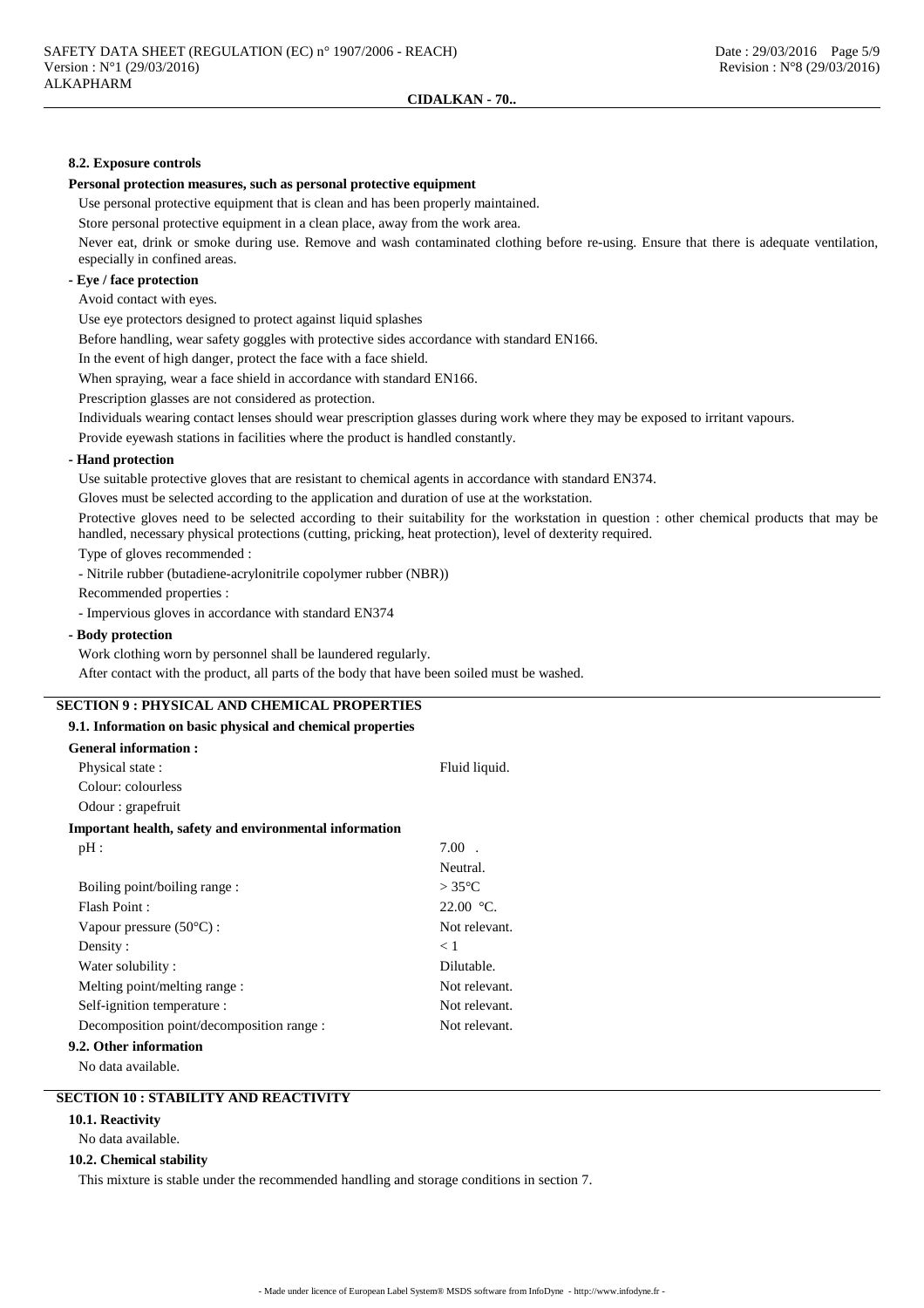#### **10.3. Possibility of hazardous reactions**

When exposed to high temperatures, the mixture can release hazardous decomposition products, such as carbon monoxide and dioxide, fumes and nitrogen oxide.

#### **10.4. Conditions to avoid**

Any apparatus likely to produce a flame or to have a metallic surface at high temperature (burners, electric arcs, furnaces etc.) must not be allowed on the premises.

Avoid :

- accumulation of electrostatic charges.

- heating
- heat
- flames and hot surfaces
- frost

#### **10.5. Incompatible materials**

## **10.6. Hazardous decomposition products**

The thermal decomposition may release/form :

- carbon monoxide (CO)

- carbon dioxide (CO2)

# **SECTION 11 : TOXICOLOGICAL INFORMATION**

## **11.1. Information on toxicological effects**

May have reversible effects on the eyes, such as eye irritation which is totally reversible by the end of observation at 21 days. Splashes in the eyes may cause irritation and reversible damage

#### **11.1.1. Substances**

#### **Acute toxicity :**

N,N(3-AMINOPROPYL) DODECYLAMINE (CAS: 2372-82-9) Oral route : LD50 > 50 mg/kg Species : Rat (recommended by the CLP)

## **Germ cell mutagenicity :**

N,N(3-AMINOPROPYL) DODECYLAMINE (CAS: 2372-82-9) No mutagenic effect.

# **11.1.2. Mixture**

**Acute toxicity :**

**Skin corrosion/skin irritation :**

Irritation : No observed effect. Average  $score = 0$ Duration of exposure : 72 h Species : Rabbit

Species : Rat  $LD50 > 2000$  mg/kg

**Serious damage to eyes/eye irritation :**

Causes serious eye irritation.

Corneal haze :  $Average score = 2$ 

Conjunctival redness : Average score = 3

Duration of exposure : 72 h Species : Rabbit

Iritis : Average score = 1.5 Duration of exposure : 72 h Species : Rabbit

> Duration of exposure : 72 h Species : Rabbit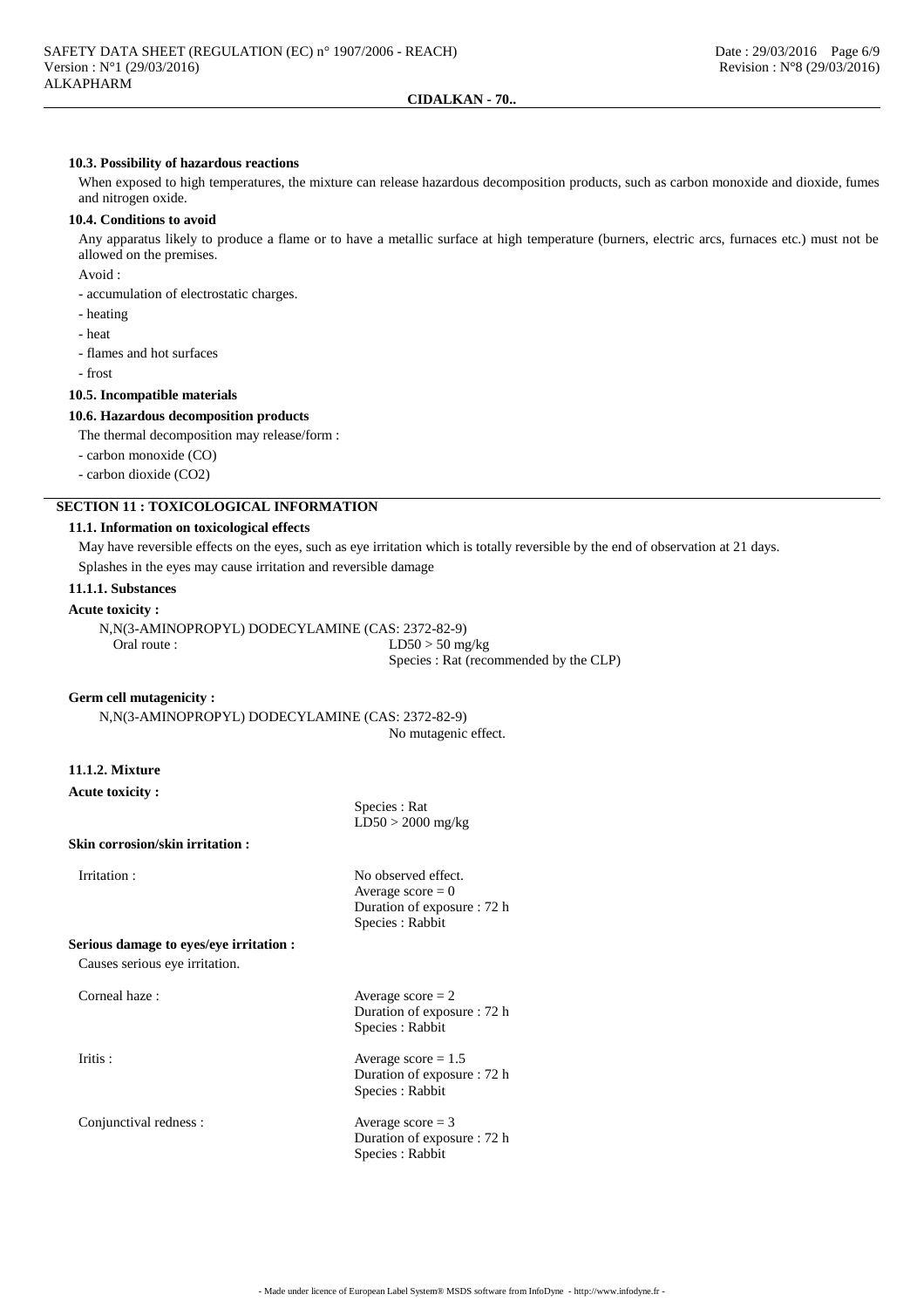| Conjunctival oedema:                                                             | Average score $= 1$<br>Duration of exposure : 72 h<br>Species: Rabbit                                                                  |  |  |  |  |
|----------------------------------------------------------------------------------|----------------------------------------------------------------------------------------------------------------------------------------|--|--|--|--|
| <b>Respiratory or skin sensitisation:</b>                                        |                                                                                                                                        |  |  |  |  |
| Contains at least one sensitising substance. May cause an allergic reaction.     |                                                                                                                                        |  |  |  |  |
| Guinea Pig Maximisation Test (GMPT) :<br>Non-sensitiser.<br>Species : Guinea pig |                                                                                                                                        |  |  |  |  |
| Monograph(s) from the IARC (International Agency for Research on Cancer) :       |                                                                                                                                        |  |  |  |  |
| CAS 64-17-5 : IARC Group 1 : The agent is carcinogenic to humans.                |                                                                                                                                        |  |  |  |  |
|                                                                                  | CAS 5989-27-5 : IARC Group 3 : The agent is not classifiable as to its carcinogenicity to humans.                                      |  |  |  |  |
| <b>SECTION 12: ECOLOGICAL INFORMATION</b>                                        |                                                                                                                                        |  |  |  |  |
| Harmful to aquatic life with long lasting effects.                               |                                                                                                                                        |  |  |  |  |
| The product must not be allowed to run into drains or waterways.                 |                                                                                                                                        |  |  |  |  |
| 12.1. Toxicity                                                                   |                                                                                                                                        |  |  |  |  |
| 12.1.1. Substances                                                               |                                                                                                                                        |  |  |  |  |
| N, N(3-AMINOPROPYL) DODECYLAMINE (CAS: 2372-82-9)                                |                                                                                                                                        |  |  |  |  |
| Fish toxicity:                                                                   | $LC50 > 0.1$ mg/l                                                                                                                      |  |  |  |  |
|                                                                                  | Factor $M = 1$                                                                                                                         |  |  |  |  |
|                                                                                  | Duration of exposure: 96 h                                                                                                             |  |  |  |  |
| Crustacean toxicity:                                                             | $EC50 = 0.078$ mg/l                                                                                                                    |  |  |  |  |
|                                                                                  | Factor $M = 10$                                                                                                                        |  |  |  |  |
|                                                                                  | Species : Daphnia magna                                                                                                                |  |  |  |  |
|                                                                                  | Duration of exposure : 48 h                                                                                                            |  |  |  |  |
| Algae toxicity:                                                                  | $ECr50 = 0.015$ mg/l                                                                                                                   |  |  |  |  |
|                                                                                  | Factor $M = 10$                                                                                                                        |  |  |  |  |
|                                                                                  | Duration of exposure : 72 h                                                                                                            |  |  |  |  |
| <b>12.1.2. Mixtures</b>                                                          |                                                                                                                                        |  |  |  |  |
| No aquatic toxicity data available for the mixture.                              |                                                                                                                                        |  |  |  |  |
| 12.2. Persistence and degradability                                              |                                                                                                                                        |  |  |  |  |
|                                                                                  | Surfactants in this preparation comply with the standards of biodegradability as defined in Regulation (EC) No 648/2004 on detergents. |  |  |  |  |
| N/A                                                                              |                                                                                                                                        |  |  |  |  |
| 12.2.1. Substances                                                               |                                                                                                                                        |  |  |  |  |
| N, N(3-AMINOPROPYL) DODECYLAMINE (CAS: 2372-82-9)                                |                                                                                                                                        |  |  |  |  |

Biodegradability : Rapidly degradable.

## **12.3. Bioaccumulative potential**

No data available.

# **12.4. Mobility in soil**

No data available.

**12.5. Results of PBT and vPvB assessment**

No data available.

# **12.6. Other adverse effects**

No data available.

# **SECTION 13 : DISPOSAL CONSIDERATIONS**

Proper waste management of the mixture and/or its container must be determined in accordance with Directive 2008/98/EC.

## **13.1. Waste treatment methods**

Do not pour into drains or waterways.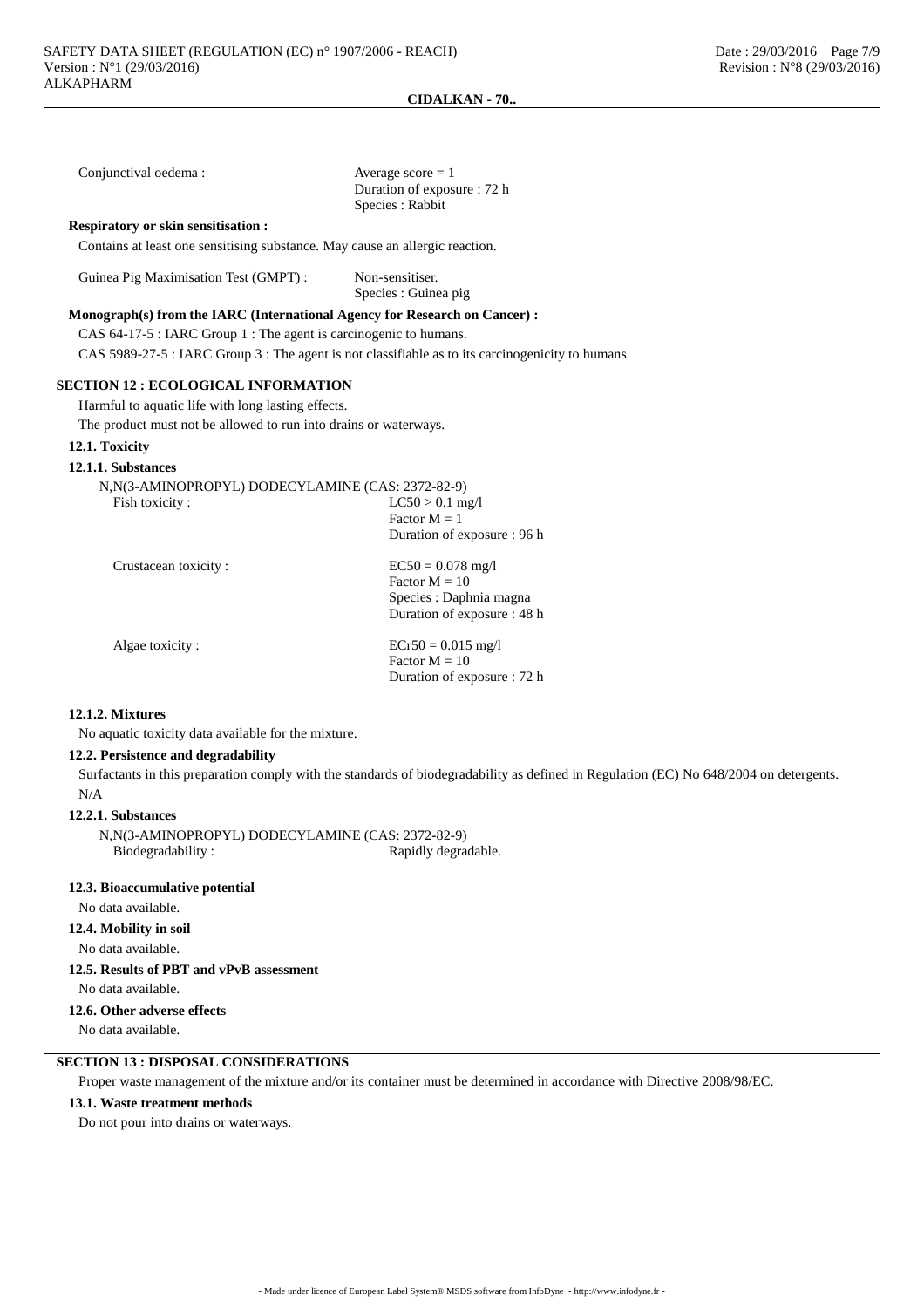#### **Waste :**

Waste management is carried out without endangering human health, without harming the environment and, in particular without risk to water, air, soil, plants or animals.

Recycle or dispose of waste in compliance with current legislation, preferably via a certified collector or company.

Do not contaminate the ground or water with waste, do not dispose of waste into the environment.

## **Soiled packaging :**

Empty container completely. Keep label(s) on container.

Give to a certified disposal contractor.

# **SECTION 14 : TRANSPORT INFORMATION**

Transport product in compliance with provisions of the ADR for road, RID for rail, IMDG for sea and ICAO/IATA for air transport (ADR 2015 - IMDG 2014 - ICAO/IATA 2015).

# **14.1. UN number**

1170

#### **14.2. UN proper shipping name**

UN1170=ETHANOL SOLUTION (ETHYL ALCOHOL SOLUTION)

# **14.3. Transport hazard class(es)**

- Classification :



#### **14.4. Packing group**

II

-

# **14.5. Environmental hazards**

#### **14.6. Special precautions for user**

| <b>ADR/RID</b> | Class | Code    | Pack gr. | Label | Ident.     | LC      | Provis. | EO | 'Cat.    | Tunnel |
|----------------|-------|---------|----------|-------|------------|---------|---------|----|----------|--------|
|                |       | F1      | П        |       | ر_ ر_      |         | 144 601 | E2 | <u>_</u> | D/E    |
|                |       |         |          |       |            |         |         |    |          |        |
| <b>IMDG</b>    | Class | 2°Label | Pack gr. | L0    | <b>EMS</b> | Provis. | EC      |    |          |        |
|                |       |         | ш        | ш,    | $F-E.S-D$  | 144     | 'E2     |    |          |        |

| <b>IATA</b> | Class | $2^{\circ}$ Label | Pack gr. | Passager | Passager | Cargo | Cargo | note      | E0 |
|-------------|-------|-------------------|----------|----------|----------|-------|-------|-----------|----|
|             |       |                   | п        | 353      | ىد ر     | 364   | 160 L | A3 A58 E2 |    |
|             |       |                   |          |          |          |       |       | A180      |    |
|             |       |                   | п        | Y341     | 1 L      |       |       | A3 A58 E2 |    |
|             |       |                   |          |          |          |       |       | A180      |    |

For limited quantities, see part 2.7 of the OACI/IATA and chapter 3.4 of the ADR and IMDG.

For excepted quantities, see part 2.6 of the OACI/IATA and chapter 3.5 of the ADR and IMDG.

**14.7. Transport in bulk according to Annex II of Marpol and the IBC Code**

No data available.

## **SECTION 15 : REGULATORY INFORMATION**

#### **15.1. Safety, health and environmental regulations/legislation specific for the substance or mixture**

## **- Classification and labelling information included in section 2:**

The following regulations have been used:

- EU Regulation No. 1272/2008 amended by EU Regulation No. 487/2013.
- EU Regulation No. 1272/2008 amended by EU Regulation No. 758/2013.
- EU Regulation No. 1272/2008 amended by EU Regulation No. 944/2013.
- EU Regulation No. 1272/2008 amended by EU Regulation No. 605/2014.
- EU Regulation No. 1272/2008 amended by EU Regulation No. 1297/2014.

# **- Container information:**

No data available.